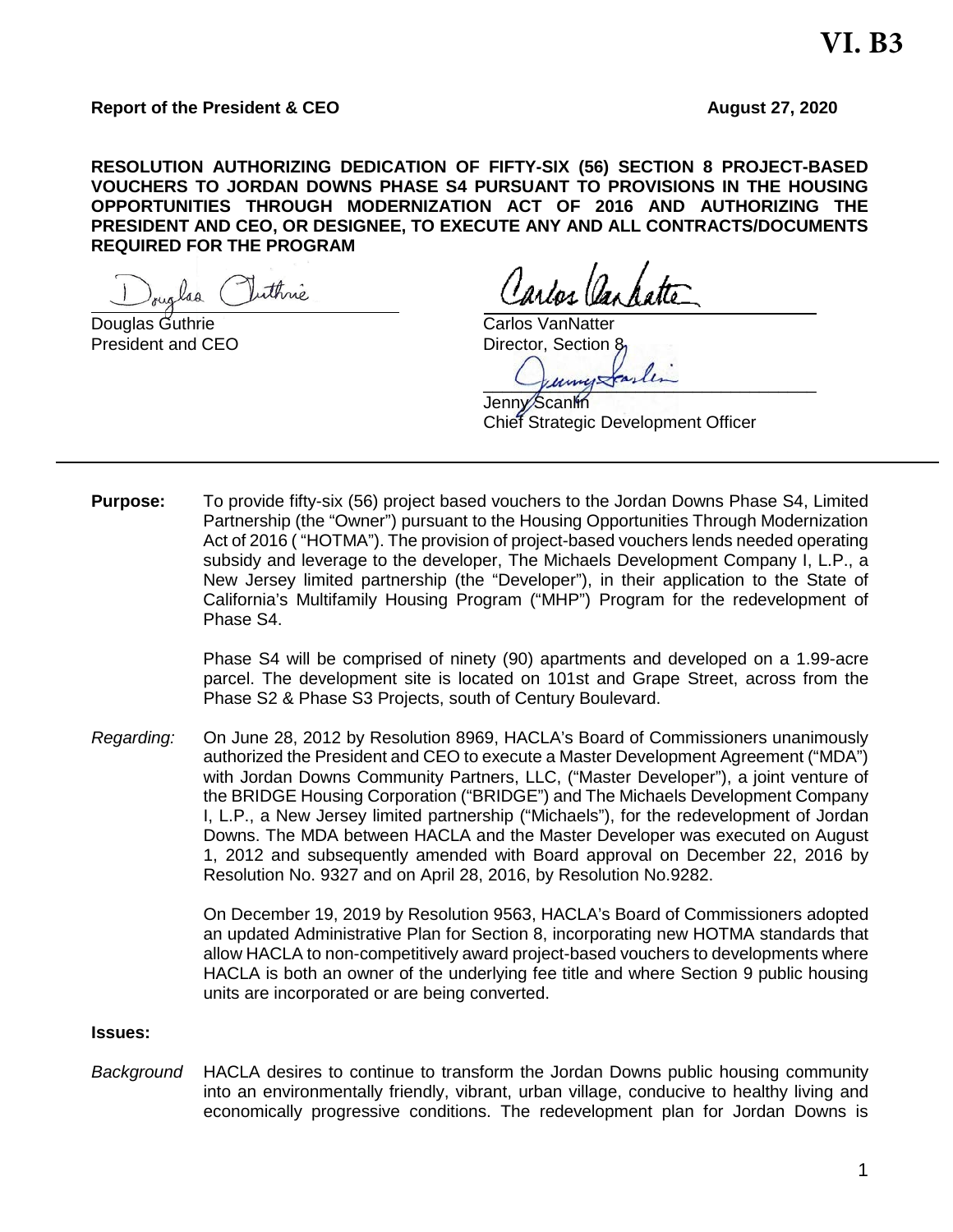intended to ignite a renewal in the greater south Los Angeles community. HACLA initiated a long-range plan to redevelop Jordan Downs in 2008. These efforts included acquiring an adjacent site and establishing the Jordan Downs Community Advisory Committee in 2008, preparing a Community-Based Master Plan in 2009, which ultimately led to the drafting and adoption of a Specific Plan and Environmental Impact Report ("EIR") in 2011.

#### *Development*

*Status:* Since 2012, HACLA and the Master Developer have been working closely to implement the vision of a redeveloped Jordan Downs. This collaboration has involved conducting a site plan and architectural studies and pursuing competitive and non-competitive financing for each phase. Phase 1A, was completed by BRIDGE, delivered 115 apartment units to the community and is now 100% occupied. The Michaels Organization is scheduled to complete Phase 1B, a 135-unit residential development in October 2020. Phase S3, a 93-unit residential development and Area H, an 80-unit residential development are under construction with tentative completion in 2023 and 2021 respectively.

> Primestor's Phase 1C commercial development, Freedom Plaza, a 118,000 square foot commercial retail shopping center was completed in November 2019. Several of the stores are now open, including anchor tenants, and other retail commercial tenants are currently undergoing tenant improvements.

#### PBV Authority:

On October 30, 2017, the Department of Housing and Urban Development issued Notice PIH 2017-21 providing guidance to public housing agencies ("PHAs") regarding changes to the Project-Based Voucher ("PBV") program made by "HOTMA". HOTMA section 8(o)(13) (N) allows a PHA to attach PBV assistance to units in a project in which the PHA has an ownership interest or over which the PHA has control without following a competitive process. In order to exercise this authority, the PHA must be engaged in an initiative to improve, develop, or replace a public housing property or site. Attachment L to PIH Notice 2017-21 and HACLA's Section 8 Administrative Plan describe the conditions for a non-competitive award. The following conditions must be met:

- (a) The PHA must be engaged in an initiative to improve, develop, or replace the public housing properties or sites. The public housing properties or sites may be in the public housing inventory or they may have been removed from the public housing inventory through any available legal removal within 5 years of the date on which the PHA entered into the AHAP or HAP pursuant to the non-competitive selection.
- (b) A minimum threshold of \$25,000 in hard costs per-unit is required for new construction.
- (c) The PHA must explain in its Administrative Plan the work it plans to do on the property or site and how many units of PBV it plans to add.

The Project meets the criteria to receive a non-competitive award of PBV assistance based on (i) HACLA being the lessor under the Ground Lease, (ii) HACLA engagement in the replacement of public housing units at the Project property, and (iii) per-unit hard Project costs of greater than \$25,000. In addition, HACLA expects to participate in the Project ownership entity and the redevelopment of Jordan Downs Phase S4 and commitment of project-based vouchers as a source for replacement and nonreplacement units is in the Section 8 Administrative Plan.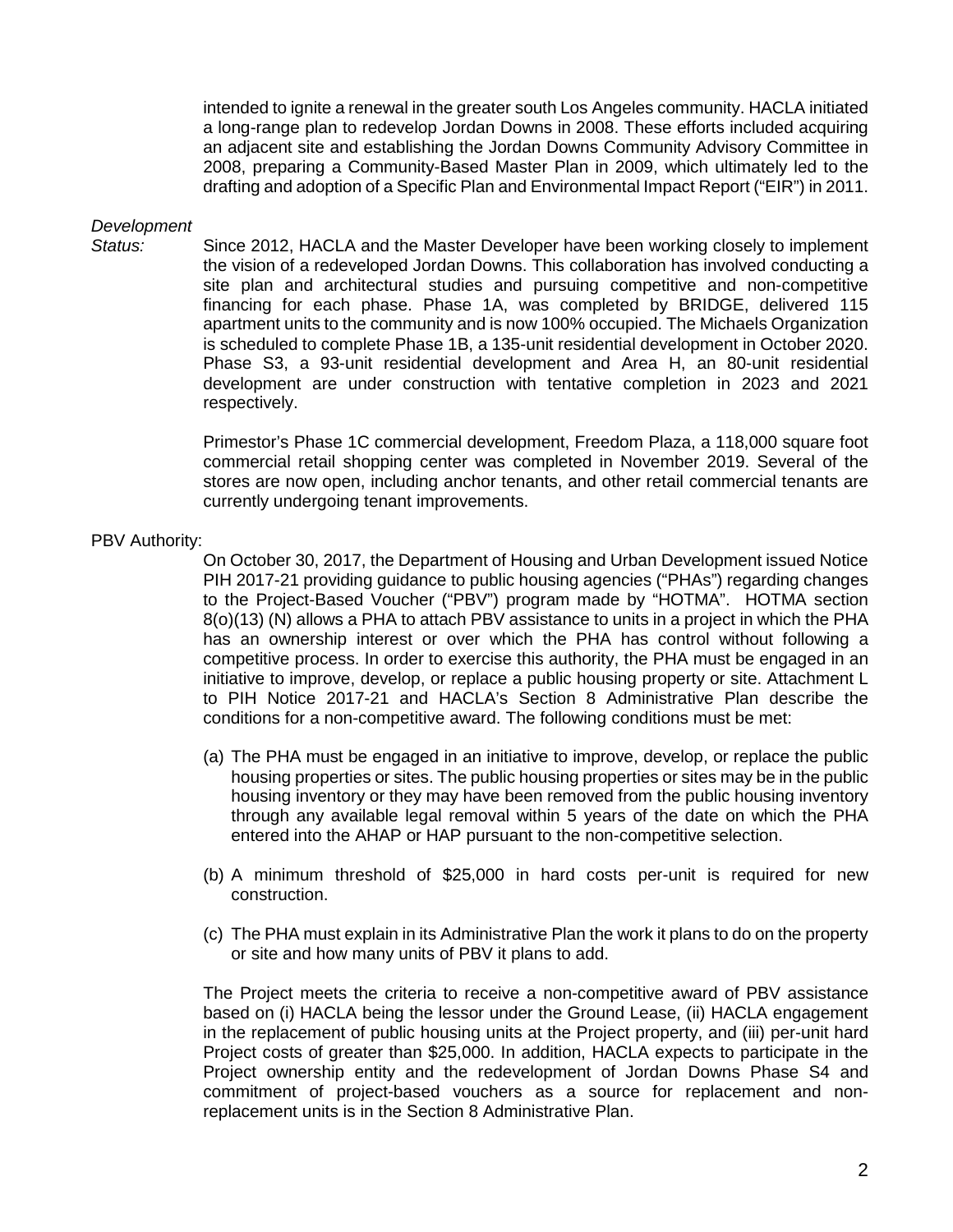This report recommends dedicating fifty-six (56) Section 8 Project-Based Vouchers ("PBV") to Phase S4 that will include thirty-nine (39) replacement vouchers and seventeen (17) non-replacement vouchers of which fourteen (14) will be dedicated to homeless housing providing intensive case management assisting in the transition of being housed and three (3) will be set as non-replacement units with the intention of creating deeper affordability through tax credits. All other replacement and nonreplacement units will have access to onsite supportive services meeting Section 8's normal provisions for supportive services and reaching households at or below 50% AMI. Although HACLA will make the request from HUD to allocate and utilize Tenant Protection Vouchers, residents will be given the choice of taking those vouchers off-site. Therefore, in order to expedite the Project's ability to compete for funding, produce reasonable assumptions of rental income received from vouchers and expedite delivery of units, the attachment of Project-based Vouchers to Phase S4 is recommended.

Subject to receipt of a Low Income Housing Tax Credit award, MHP funding and all other necessary funding approvals, Jordan Downs Phase S4 is projected to achieve financial closing, start construction in March 2023, and achieve construction completion in late summer 2024.

## *Developer/ Ownership*

Pursuant to the MDA, Jordan Downs Community Partners, LLC has assigned its rights and obligations to develop and own Phase S4 to Jordan Downs Phase S4, LP, a California limited partnership. The current General Partner of Jordan Downs Phase S4, LP is Jordan Downs Phase S4-Michaels LLC, a California limited liability company, whose manager is The Michaels Development Company I, L.P. If approved by its Board of Directors, La Cienega LOMOD, Inc., an instrumentality of HACLA and a California nonprofit public benefit corporation ("La Cienega"), will be admitted into the Partnership as the Managing General Partner (.0049% ownership share) and Jordan Downs Phase S4-Michaels LLC, a California limited liability company (an affiliate of Michaels) will be admitted as the Administrative General Partner (.0051% ownership share).

The current limited partners are Michael J. Levitt and Andrew Bocchino, but these individuals will be substituted with a tax credit investor upon closing of the financing for the transaction and the execution of a new Amended and Restated Limited Partnership Agreement.

## **Vision Plan: PLACE Strategy #1: Stabilize the physical and financial viability of the conventional public housing portfolio.**

The development of Phase S4 will allow for the construction of 90 new housing units of which 56 are replacement that will include thirty-nine (39) replacement vouchers and seventeen (17) non-replacement vouchers of which fourteen (14) will be dedicated to supportive housing for homeless and three (3) will be set as non-replacement units to improve affordability. This development will further HACLA's goals of improving its affordable housing stock as well as improved ADA-compliant, modern, sustainably designed, and amenitized units. This action will help HACLA extend the life of critical, deeply affordable housing in the City of Los Angeles to serve existing public housing residents and future income-qualified households from HACLA's active public housing and Section 8 wait lists as well as the community of Watts.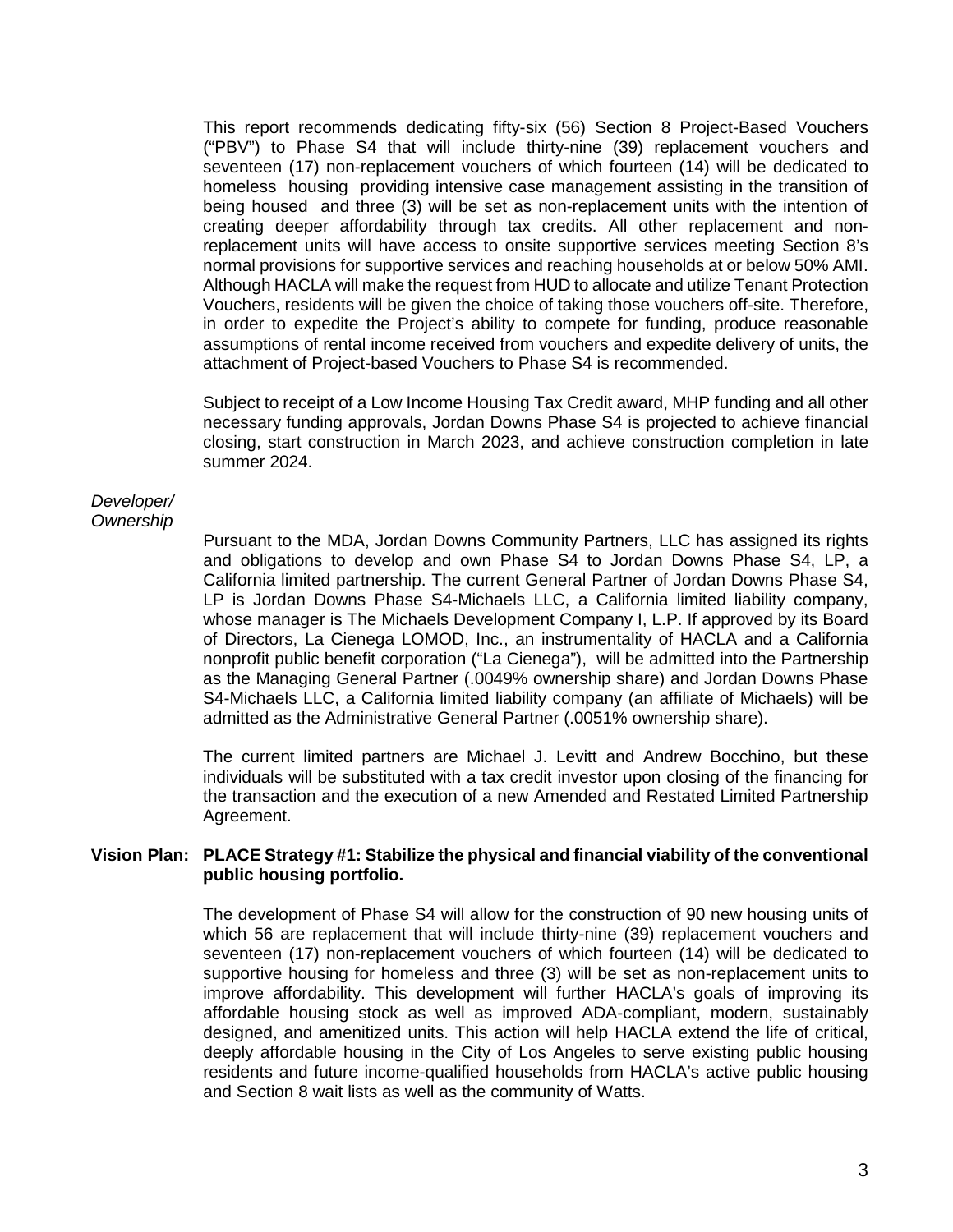**Funding:** The Chief Administrative Officer confirms the following:

*Source of Funds:* This action does not immediately require or expect to incur additional costs for the Authority

*Budget and Program Impact:* Use of project-based vouchers is an effective approach to maintain deeply affordable housing in public housing conversion projects and provides needed operating subsidy to address the extraordinary costs associated with maintaining significant new infrastructure and open space improvements as well as deep service provision. The use of HACLA resources to support the preservation and expansion of affordable housing is aligned with the Authority's budget and program goals.

### **Environmental Review:**

- *CEQA:* The City of Los Angeles is the lead agency for the JD Redevelopment for purposes of the California Environmental Quality Act (CEQA). The City of Los Angeles, acting through its Planning Department, approved a larger project under the Jordan Downs Urban Village Specific Plan (1,800 residential units; up to 250,000 square feet of commercial/retail/office plus up to 20,000 square feet of community-service retail and services in mixed use buildings; a network of parks totaling 8.9 acres; and new community facilities), and its associated Environmental Impact Report ("EIR") and required findings on April 17, 2013 (ENV-2010-32-EIR). Two addendums to the FEIR were prepared on January 11, 2016 and April 4, 2016 respectively to address additional impacts not considered in the EIR as the result of a proposed Specific Plan Amendment. On April 14, 2016, the City Planning Commission found based on the whole of the administrative record that no subsequent or supplemental EIR or negative declaration was required. The Phase S4 redevelopment as contemplated in the current conceptual plans provided to HACLA is consistent with the Specific Plan and its Amendment (CPC-2015-3990-GPA-ZC-SP), however, the final plans will be reviewed by the Board of Commissioners at such time as it considers the Ground Lease and Disposition and Development Agreement and a final design and construction drawings are complete to ensure consistency. Phase S4 will be subject to the imposition of various measures contained in the Specific Plan's conditions of approval, including Mitigation Monitoring.
- *NEPA:* Pursuant to 24 CFR Part 58, the City of Los Angeles, through its Housing and Community Investment Department serves as the environmentally responsible entity in preparation of the Environmental Assessment and Finding of No Significant Impact (EA/FONSI) for the Jordan Downs Public Housing Community Project. The EA/FONSI was circulated for public review on June 13, 2014 through July 2, 2014. On December 22, 2015 a technical memorandum was prepared to review any changes to the project description. Based on this memorandum HCID/LA found that changes to the project description did not result in changes to the conclusion of the EA/FONSI. On February 11, 2016 the U.S. Department of Housing and Urban Development's Office of the Field Office Director issued approval of the Housing Authority's Request for Release of Funds and Environmental Certification.

### **Section 3:**

The Developer will ensure that the residents of Jordan Downs public housing, other lowincome Watts neighborhood residents, participants of Youth-Build, and qualifying residents in the City of Los Angeles have the opportunity to share in the economic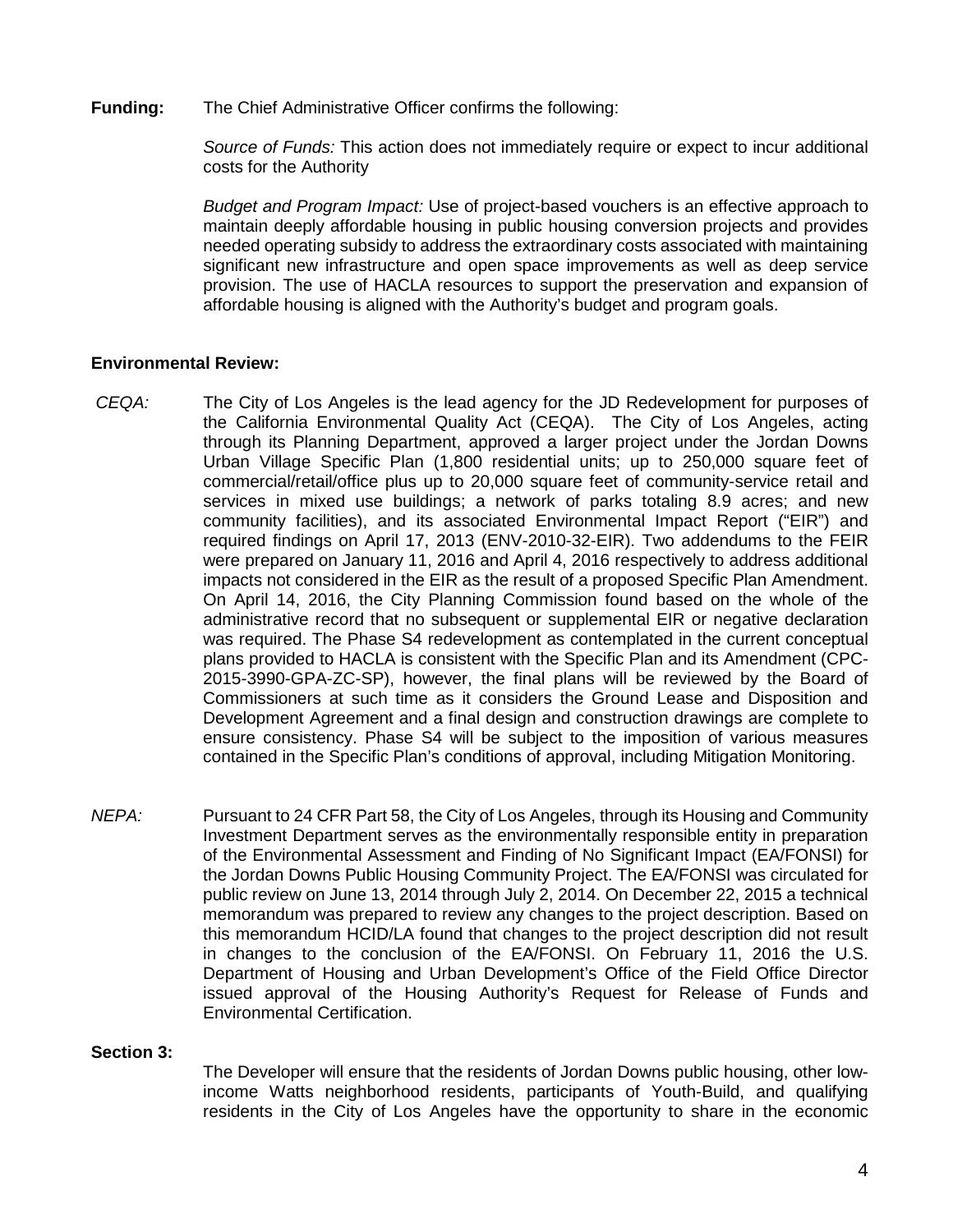benefits generated by the proposed development. Local Hire and Section 3 requirements for the Developer and their General Contractor will require the use of best efforts to set aside at least thirty percent (30%) of all new construction and post-construction jobs generated by the redevelopment, first for residents of Jordan Downs, second for residents of Watts, third to HUD's Youth-Build Program in the City, and finally to residents of the City to the maximum extent feasible. Furthermore, the Developer and their General Contractor shall strive and use best efforts to set aside at least ten percent (10%) of their overall 30% Section 3 commitment for disadvantaged workers. Additionally, the Owner is committed to providing 10% of the total dollar amount of building trades work for all construction contracts and 3% of the total dollar amount of all non-construction contracts to Section 3 Businesses.

#### **Attachments:**

**1.** Resolution